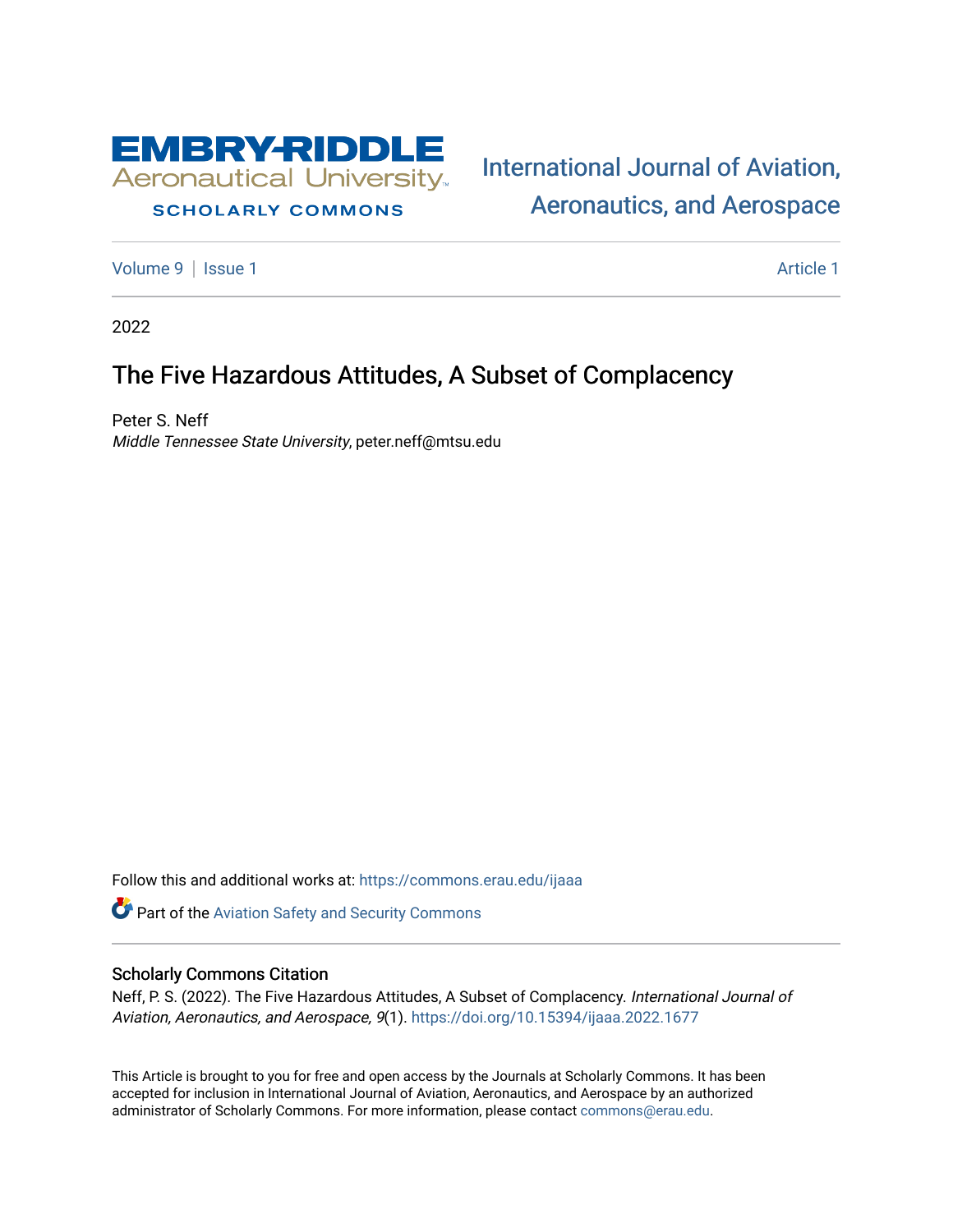The definition of complacency embodies the characteristics of being selfsatisfied with the circumstances even when a person is unaware of potential dangers (Mirriam-Webster, 2022). The uninformed self-satisfaction characteristic of complacency frequently manifests itself through a compliance drift or a normalization of deviance. Checklists might be performed from memory without the requisite read and verify protocol. A repetitive deviance that has become institutionalized might make the difference between a professional performance and a hazardous performance. Complacency might be perceived as the overarching human factors hazardous attitude with the Federal Aviation Administration (FAA) identified five hazardous attitudes of anti-authority, impulsivity, invulnerability, macho, and resignation a subset of complacency.

The FAA lists 12 common causes of human factors errors prevalent in the aviation workplace with complacency listed in the number two spot on the list. Complacency is characterized as overconfidence gained through the repetitive performance of a task (FAA Safety Team, n.d.). In the cockpit, repetitive tasks describe the rhythm and choreography of challenge-response or read and verify checklist completion protocols which might lead to the memorization of the checklists. Completion of the repetitive tasks through memorization can lead to normalization of deviance and complacency.

In the case of the GIV flight crew taking off in Bedford, MA., the normalization of deviance manifested itself in the repetitive failure of the crew to unlock the flight controls in the After Start checklist and to perform a flight control check in the Taxi checklist on 98% of their previous 175 flights (National Transportation Safety Board [NTSB], 2015) resulted in the death of seven people.

In this accident sequence, the flight crew appeared to lose focus in the performance of the task at hand. The voice recorder recorded the crew discussing a phone call (NTSB, 2015) prior to starting the engines. By completing the five checklists required from start to takeoff from memory and with less than 100% focus, the crew performed in a hazardous manner. A professional performance of completing the checklists using a challenge-response methodology would have resulted in the correction of the task error of not unlocking and checking the flight controls.

In the case of the GIII accident in Aspen, CO., the crew's actions indicated complacency in committing several critical errors during the flight. The crew never associated the pending mountainous night fall with the prohibition of executing the non-precision approach to the airport (NTSB, 2001). The crew failed in the thorough preparation for the flight during the flight planning phase to recognize that the approach was a circling approach due to the high rate of descent required on the final segment of the approach. The crew completed the tasks in their usual manner. They did not check any airport information beyond getting the weather. These actions violated the procedures outlined in 14 CFR part 91 (FAA, 2021a)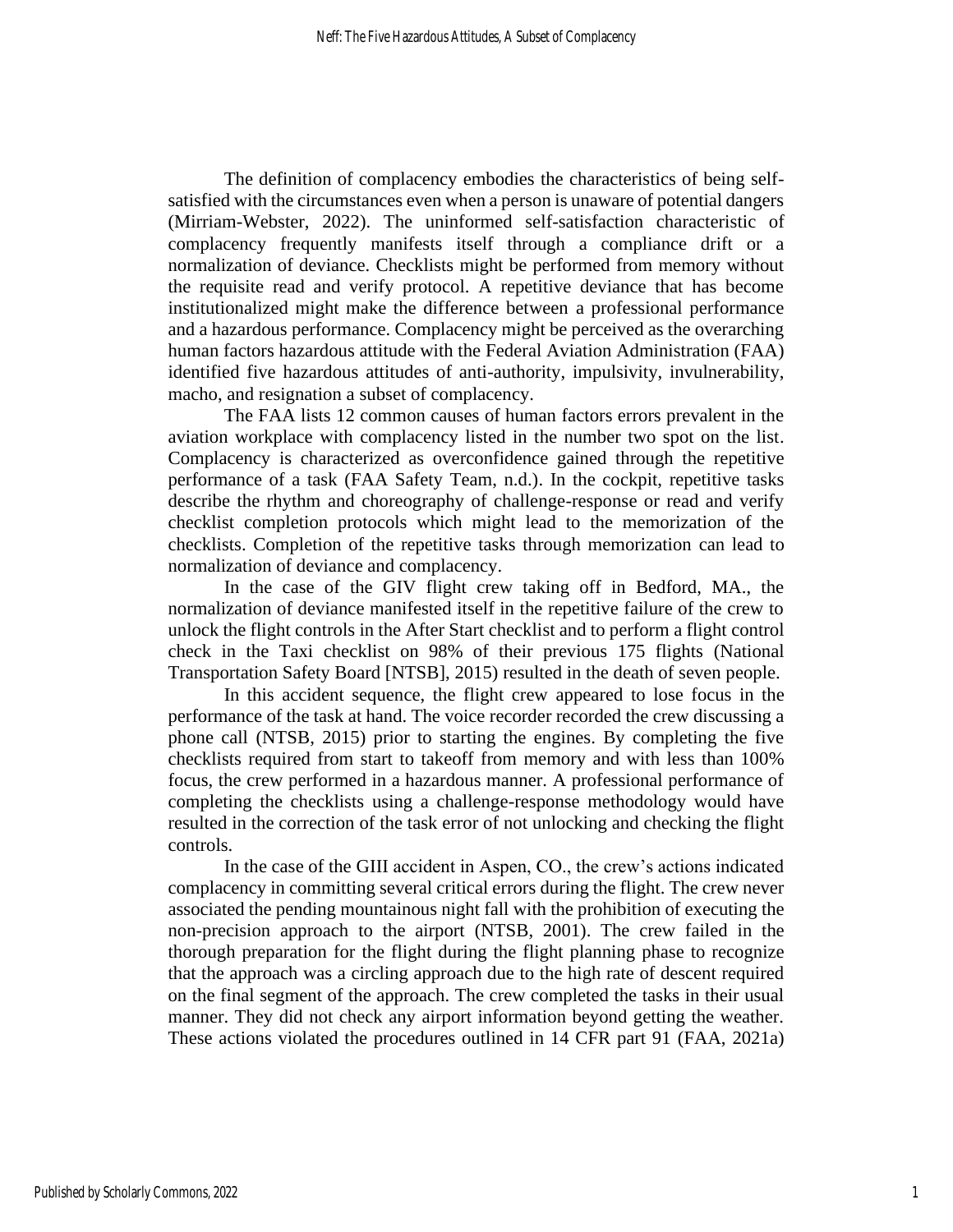that required the crew to become familiar with all aspects of the flight. This superficial preflight seems to be the expected norm and represented a complacent practice on the part of the crew. In combination with several other factors, the accident resulted in 17 fatalities.

Complacency functions as an overarching human factor for the five hazardous attitudes. Overconfidence is a foundational element of complacency with a subset of an attitude that lacks the holding of oneself to a higher standard of performance. This attitude relates to a lack of proficiency and to the acceptance of lower individual standards. A pilot must challenge oneself to learn new things about the airframe and the standard operating procedures or regulations that are a rudimentary part of continuous learning, eliminating complacency, and demanding higher standards of performance. If a pilot is complacent, it is not a matter of if a pilot will exhibit one or more of the hazardous attitudes, but when.

## **Five Hazardous Attitudes**

The FAA has identified five hazardous attitudes that have the potential to influence the pilots' ability to respond to "people, situations, or events" in a manner conducive to aviation safety (FAA, 2017a, p. 2-5). According to the FAA, the hazardous attitudes precipitate poor judgement in all flight regimes. The five hazardous attitudes are represented in Table 1.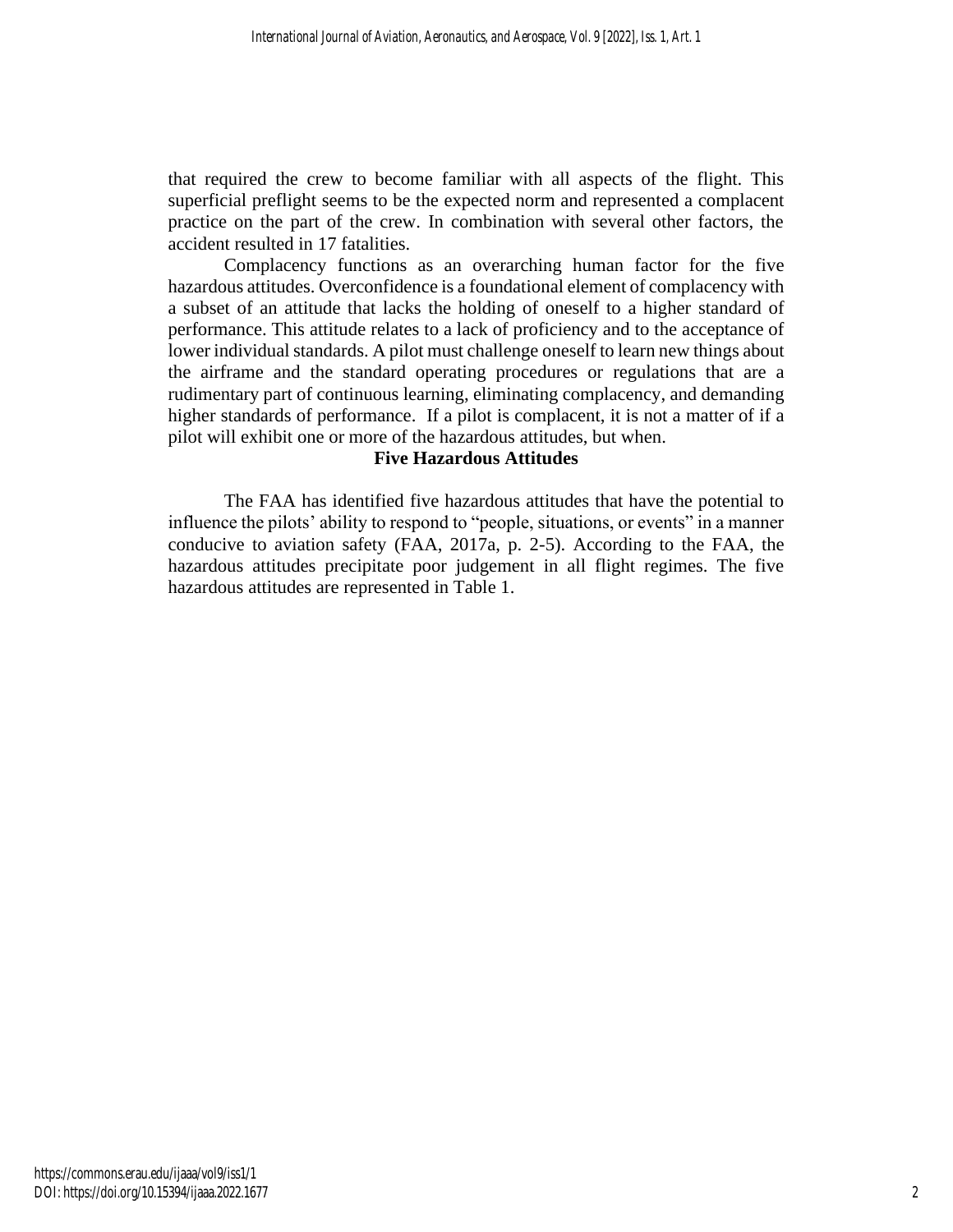## Table 1

## *Five Hazardous Attitudes*

| <b>The Five Hazardous Attitudes</b>                                                                                                                                                                                                                                                                                                                                                                                                                                                         | <b>Antidote</b>                            |
|---------------------------------------------------------------------------------------------------------------------------------------------------------------------------------------------------------------------------------------------------------------------------------------------------------------------------------------------------------------------------------------------------------------------------------------------------------------------------------------------|--------------------------------------------|
| Anti-authority: "Don't tell me."                                                                                                                                                                                                                                                                                                                                                                                                                                                            |                                            |
| This attitude is found in people who do not like anyone telling them what to do. In a<br>sense, they are saying, "No one can tell me what to do." They may be resentful of<br>having someone tell them what to do or may regard rules, regulations, and procedures<br>as silly or unnecessary. However, it is always your prerogative to question authority<br>if you feel it is in error.                                                                                                  | Follow the rules. They are usually right.  |
| Impulsivity: "Do it quickly."                                                                                                                                                                                                                                                                                                                                                                                                                                                               |                                            |
| This is the attitude of people who frequently feel the need to do something, anything,<br>immediately. They do not stop to think about what they are about to do, they do not<br>select the best alternative, and they do the first thing that comes to mind.                                                                                                                                                                                                                               | Not so fast. Think first.                  |
| Invulnerability: "It won't happen to me."                                                                                                                                                                                                                                                                                                                                                                                                                                                   |                                            |
| Many people falsely believe that accidents happen to others, but never to them. They<br>know accidents can happen, and they know that anyone can be affected. However,<br>they never really feel or believe that they will be personally involved. Pilots who think<br>this way are more likely to take chances and increase risk.                                                                                                                                                          | It could happen to me.                     |
| Macho: "I can do it."                                                                                                                                                                                                                                                                                                                                                                                                                                                                       |                                            |
| Pilots who are always trying to prove that they are better than anyone else think, "I can<br>do it-I'll show them." Pilots with this type of attitude will try to prove themselves by<br>taking risks in order to impress others. While this pattern is thought to be a male<br>characteristic, women are equally susceptible.                                                                                                                                                              | Taking chances is foolish.                 |
| Resignation: "What's the use?"                                                                                                                                                                                                                                                                                                                                                                                                                                                              |                                            |
| Pilots who think, "What's the use?" do not see themselves as being able to make a<br>great deal of difference in what happens to them. When things go well, the pilot is apt<br>to think that it is good luck. When things go badly, the pilot may feel that someone is<br>out to get them or attribute it to bad luck. The pilot will leave the action to others, for<br>better or worse. Sometimes, such pilots will even go along with unreasonable requests<br>just to be a "nice guy." | I'm not helpless. I can make a difference. |

*Note***.** Table 1 is reproduced based on Figure 2-4 (FAA, 2017a, p.2-5)

## **Hazardous Attitudes Explained**

#### **Attitude**

Merriam-Webster (n.d.) provides a definition of attitude that embodies the concept of a predisposed response to certain stimuli. The stimuli could be situations, objects, or authority. As with the majority of professions, a pilot's positive, negative, or neutral attitude affects performance and decision making. By extension, pilot attitude is directly foundational to aviation safety.

## **Anti-Authority**

Anti-authority exemplifies more depth than the usual antidote of follow the rules. Pilots with an anti-authority attitude often discriminate between legitimate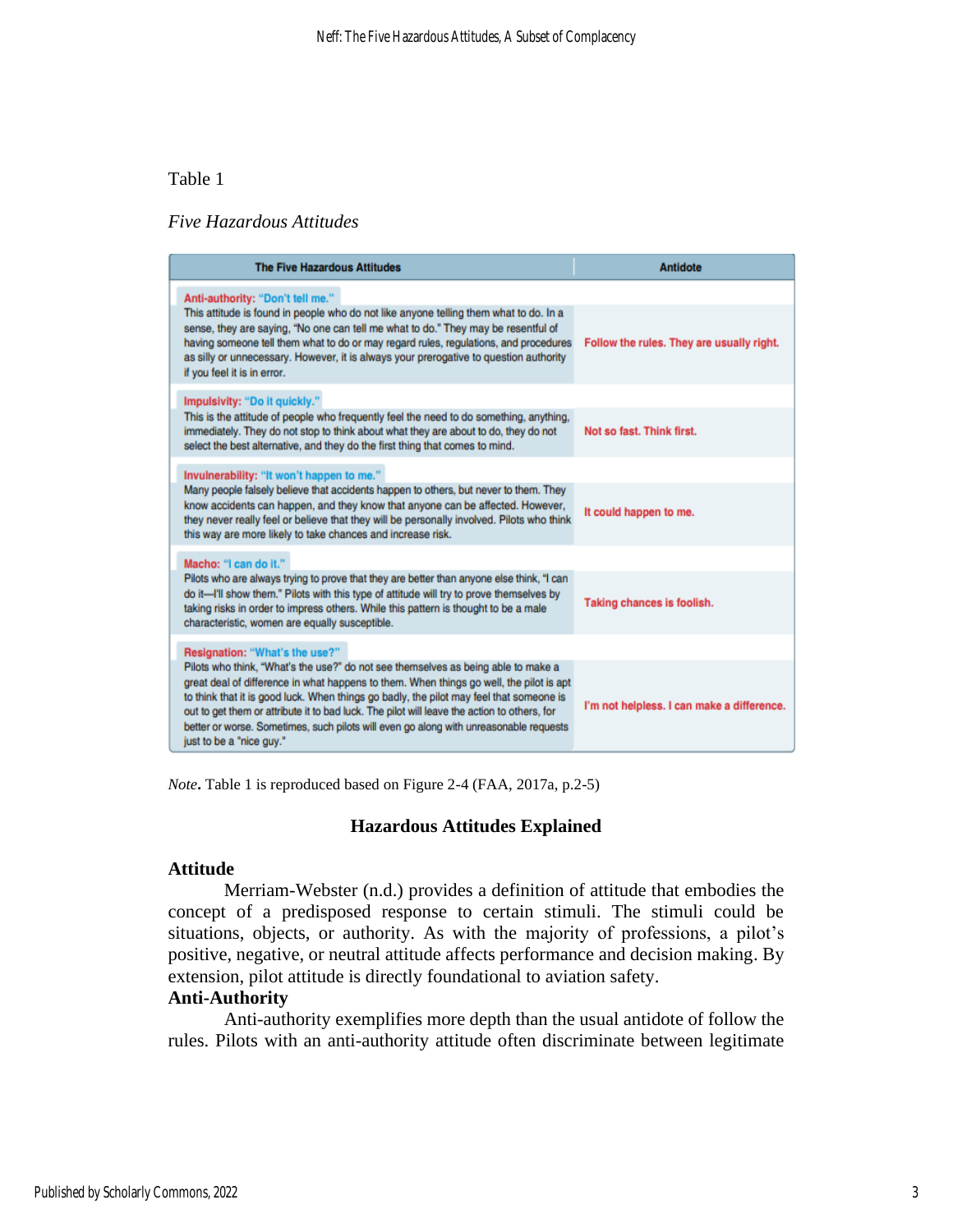authority and illegitimate authority (Leach, 2005). Legitimate authority is perceived to be federal regulations or standard operating procedures written by a recognized authority such as the FAA or the pilot's employer. Illegitimate authority is perceived to emanate from organizations or persons who do not have delegated authority. The norms of the group do not attribute trustworthiness to the manipulation of the individual or the organization attempting to influence the group (Leach, 2005).

## **Impulsivity**

Impulsivity is commonly defined as the need to do something immediately. The action usually occurs prior to an analysis of the situation and an action to solve or mitigate an issue. Maintain aircraft control, analyze the situation, and take the proper action are emergency situation principles (Hostage, 2016). Components of the analysis include training and experience applied through a prioritization and compartmentalization protocol (Hostage, 2016). An old adage suggests that a pilot should "wind the clock" in the face of an emergency. This action, or euphonism, provides an outlet for the adrenalin surge and allows the pilot to focus and initiate the analysis process. The end result should be the application of the correct procedure rather than a random action with inappropriate results (e.g., shutting down the incorrect engine).

## **Invulnerability**

Invulnerability captures the concept in aviation, as in life, that accidents happen to others, but they will not happen to the individual with the invulnerable attitude. This attitude does not account for an analysis of the risks and an appreciation of possible outcomes predicated by an action. Actions must occur based on an analysis of the facts at hand informed by training, experience, and mission requirements. Accidents/incidents can and do happen to others, but they can also happen you. The saying pilots are often taught during flight training and attributed to E. Hamilton Lee in 1949 captured the antidote to invulnerability with a simple representation that there are old pilots, and there are bold pilots, but there are no old, bold pilots.

## **Macho**

Macho is often associated with competition among members of a profession. Men and women attempt through their actions to demonstrate professional superiority. The competition is thought to be the result of confidence in one's ability to perform any task associated with the profession. Success breeds confidence, however to often confidence exceeds ability (Rossier, 1999). The macho attitude precludes completing a risk analysis identification of the hazards involved. Rather, it is based on a continuous need for a pilot to continually prove himself or herself to be the best (Rossier, 1999). Rossier linked stress and a macho attitude to the syndromes of either get-home-itis or a hurry-up mentality. The best antidote for a macho attitude is the elimination of physical stressors such as fatigue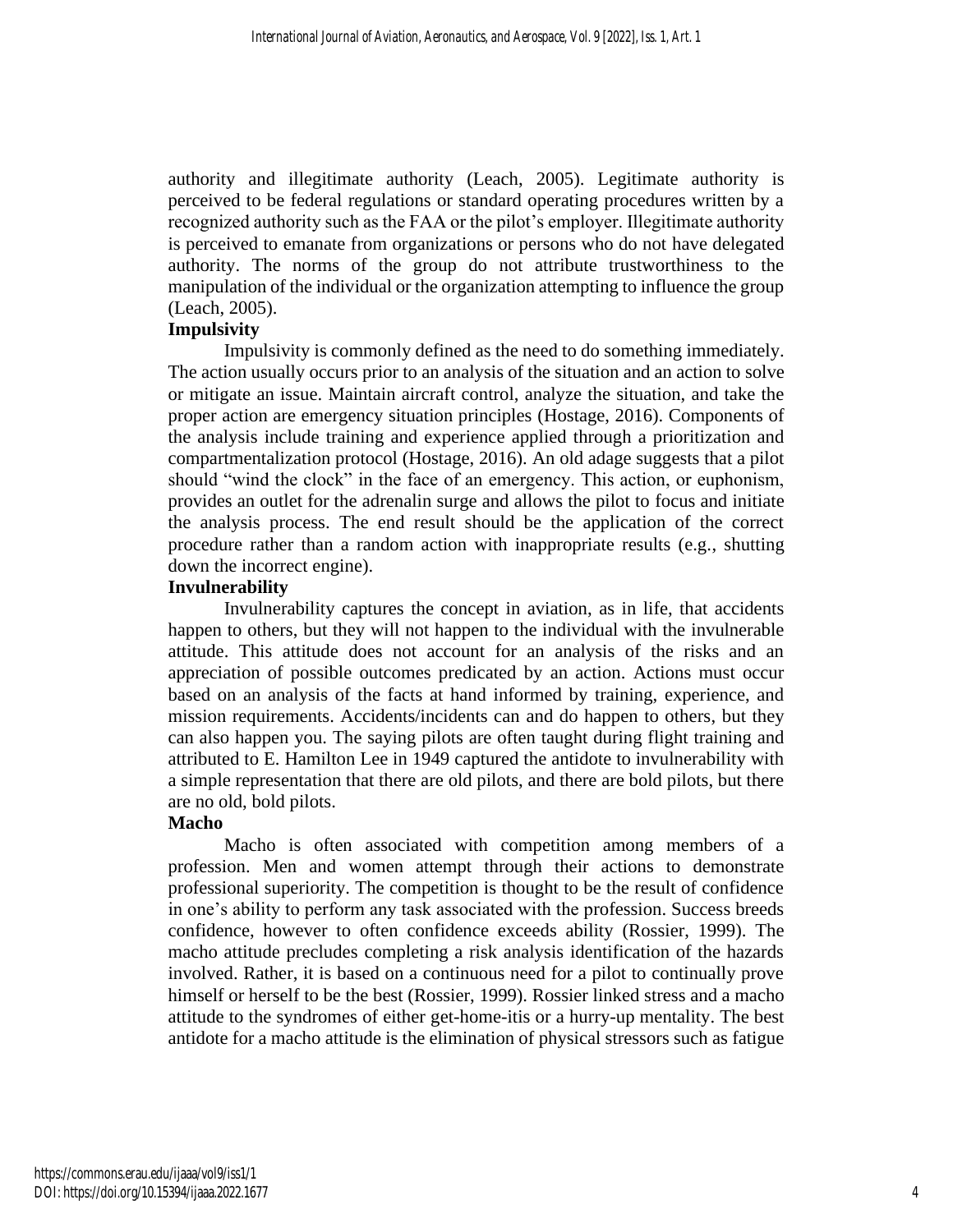and the few minutes it takes to investigate the potential hazards of the flight and to complete a risk analysis.

## **Resignation**

Resignation manifests itself when a pilot is faced with a situation that the pilot believes is beyond their capabilities or out of their control. The feeling of not being able to change the situation, resignation, is hazardous to life and limb in aviation. Frequently, the hazardous attitude of resignation is precipitated by physical or mental stressors (Rossier, 1999). In order to counter the feeling of resignation, pilots must reduce physical and mental stressors to meet their fiduciary responsibilities to their passengers and to exert control of the situation and effect positive change.

## **Gulfstream III, Aspen, Colorado\_AAB-0203 Accident Summary**

The accident occurred when an Avjet Corporation operated Gulfstream III executed the approach to runway 15 in an attempt to land at the Aspen-Pitkin County Airport in Aspen, Colorado March 29, 2001 (NTSB, 2001). The flight originated at the Los Angeles International Airport (LAX) and operated under the auspices of 14 Code of Federal Regulations (CFR) part 135 on an instrument flight plan to Aspen-Pitkin County Airport (ASE). The aircraft impacted the terrain 2,400 feet short of the runway resulting in the deaths of all 15 passengers, 1 flight attendant, and 2 pilots (NTSB, 2001).

#### **Anti-Authority**

## **Circling Approach**

The FAA issued a Notice to Airmen (NOTAM) stating that a circling approach was not authorized "at night for runway 15 at ASE [Aspen]" (NTSB, 2001, p. 29). The first officer was made aware that a circling approach to runway 15 at the Aspen airport was not authorized at night when he received his weather briefing from a Hawthorne, CA Flight Service Station specialist. Additionally, the approach title, VOR/DME-C, is designated as a circling approach by the letter "C" versus RWY 15 that would denote a straight-in approach. The flight crew was not authorized to execute the approach after 1855 local time (NTSB, 2001). In violation of the FAA directives, the flight crew executed the approach.

The FAA designates an approach as a circling approach if the final approach course does not fall within 30° of the runway direction or if the descent rate on the final approach segment exceeds 400 feet per mile (FAA, 2017b, p. 4-11. The Aspen VOR/DME-C is designated as a circling approach due to the excessive descent rate required on the final segment of the approach from the final approach fix to the runway threshold crossing height (NTSB, 2001). The accident crew executed the approach even though it was not authorized to do so.

Additionally, the flight crew intentionally violated 14 Code of Federal Regulations (CFR) 91 part 175(c) that required the flight crew to execute a missed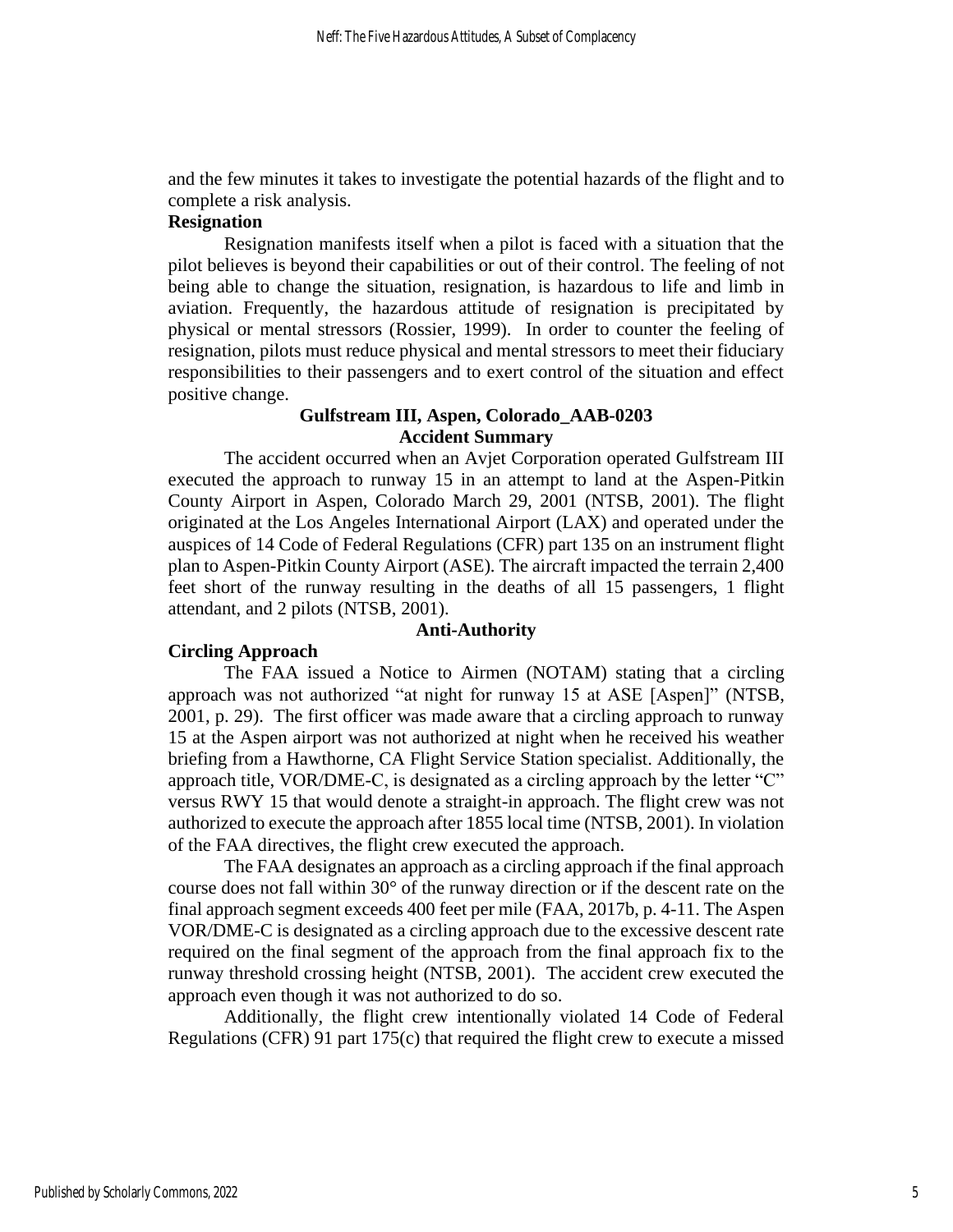approach at the missed approach point if the crew could not maneuver the aircraft for a safe landing using normal rates of descent (FAA, 2021). Further, the flight crew had been advised that previous aircraft had missed the approach due to a lack of required visual references at the missed approach point. The crew knew that at the time they were executing the approach, the required visual references to complete a safe landing were not present. They continued past the missed approach point without the required visual references.

## **Avjet Operations Documents**

The NTSB noted that Avjet company policy required "…that the pilot-incommand will ensure that the flight is conducted in complete compliance with all Federal, Local, and Company regulations and policies" (NTSB, 2001, p. 24). The practical application of these regulations, policies, and best practices is published in company manuals as standard operating procedures (SOP).

In the case of the accident crew, the cockpit voice recorder (CVR) did not record a briefing of either the instrument approach procedure or the missed approach procedure (NTSB, 2001). The CVR tape revealed that the captain did not brief any of the other related required items for the approach to include the speeds, the aircraft configuration, and the process of executing the approach (NTSB, 2001). The lack of a detailed crew briefing by the captain was a clear violation of the SOP.

## **Impulsivity**

## **Night**

The definition of night is found in 14 CFR part 1.1 (FAA, 2021). The regulation establishes the beginning of night as the point where the sun is "geometrically 6° below the horizon" (NTSB, 2001, p. 30). On the date of the accident, the flight crew initiated the VOR/DME-C approach to runway 15 at ASE at 1856:06; 1 minute 6 seconds after the end civil twilight and the beginning of night. The instrument approach was not authorized at night.

## **Visibility**

Previous traffic had executed the approach legally. However, the crews missed the approach due to the reduced visibility caused by snow showers at the airport (NTSB, 2001). Even armed with this knowledge, the crew impulsively initiated the approach outside of the legal parameters and unreasonably expected to see the airport visually.

## **Aircraft Configuration**

The aircraft configuration alarm sounded for about 9 seconds after 1901.21 indicating the deployment of flight spoilers with the landing gear and flaps fully extended (NTSB, 2001). The NTSB also determined that the engine power was set at  $55\%$  N<sub>2</sub> (NTSB, 2001). This configuration violates the Gulfstream GIII Flight Manual that required a minimum  $N_2$  of 64% with the landing gear and flaps extended in order to ensure sufficient power response time to initiate and execute a successful go-around (NTSB, 2001).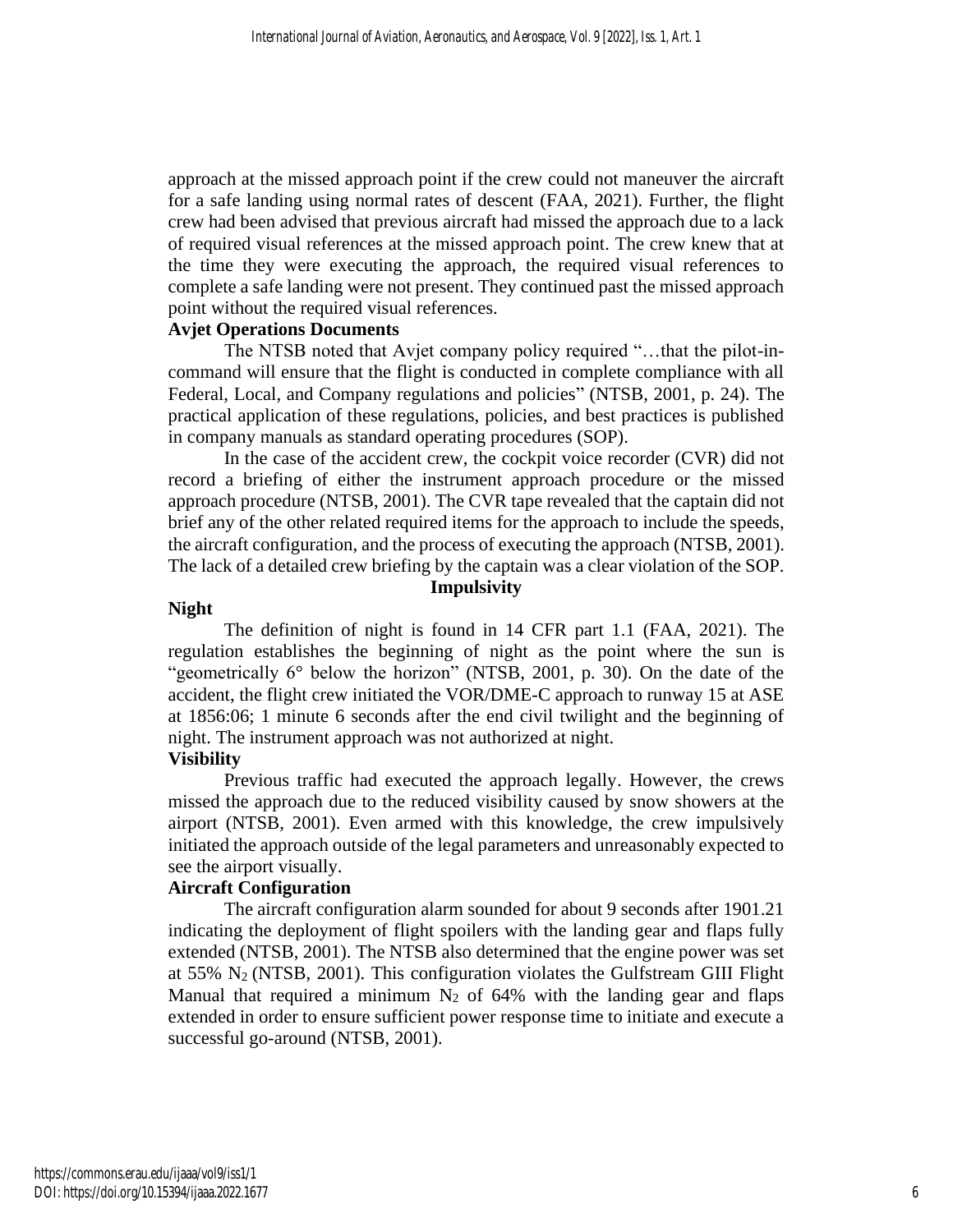#### **Invulnerability**

#### **Initiating the Approach**

When the first officer first selected the Aspen Approach frequency, the accident crew heard a preceding crew of a Canadair Challenger request another approach. The accident crew asked the approach controller whether the Challenger crew was executing practice approaches. The approach controller replied that the Challenger crew was executing a missed approach due to their inability to see the runway at the missed approach point (NTSB, 2001). The accident crew knew that they would most likely be unable to see the runway at the missed approach point. At the missed approach point they did not see the runway, and they continued beyond the missed approach point and descended below the minimum descent altitude without visual contact with the runway. They were deluded by their feeling of invulnerability that everything would work out for them. They impacted the ground killing everyone aboard a few minutes later.

#### **Macho**

#### **Plan Continuation Errors**

Velázquez (2016) identified *Get-There-Itis* (as cited in Dismukes, 2007) as a pilot behavior trap (p. 29) that affects pilot decision making. The PAVE checklist "E" addresses plan continuation error through a risk analysis schema reminding pilots to minimize the negative effects of  $Ex$ ternal pressures. In the case of the accident flight crew, the customer was sitting on the jumpseat during the approach. This dynamic placed an extreme external pressure element to perform on the part of the flight crew. The highly experienced pilots disregarded the conservative decision to miss the approach when they did not have sufficient visual reference with the runway environment to complete the landing. Instead, the crew dangerously continued the approach below the published minimums in the expectation that the weather was not going to impede them, and their superior flying capabilities would result in a satisfactory landing and task completion. Unfortunately for this crew and their passengers, the flight ended by impacting the ground well short of the runway (NTSB, 2001).

#### **Resignation**

#### **Missed Callouts**

The captain initiated the non-precision, circling VOR DME or GPS-C approach to Aspen, CO after the time the approach was authorized. Although the reported weather and the controlling weather at the time the crew initiated the approach was above landing minimums, the approach was not authorized after the end of civil twilight (NTSB, 2001). Additionally, the crew was aware that preceding traffic had missed the approach. There was no assertive discussion on the part of the first officer to persuade the captain that the best and legal course of action was to fly to and land at their alternate.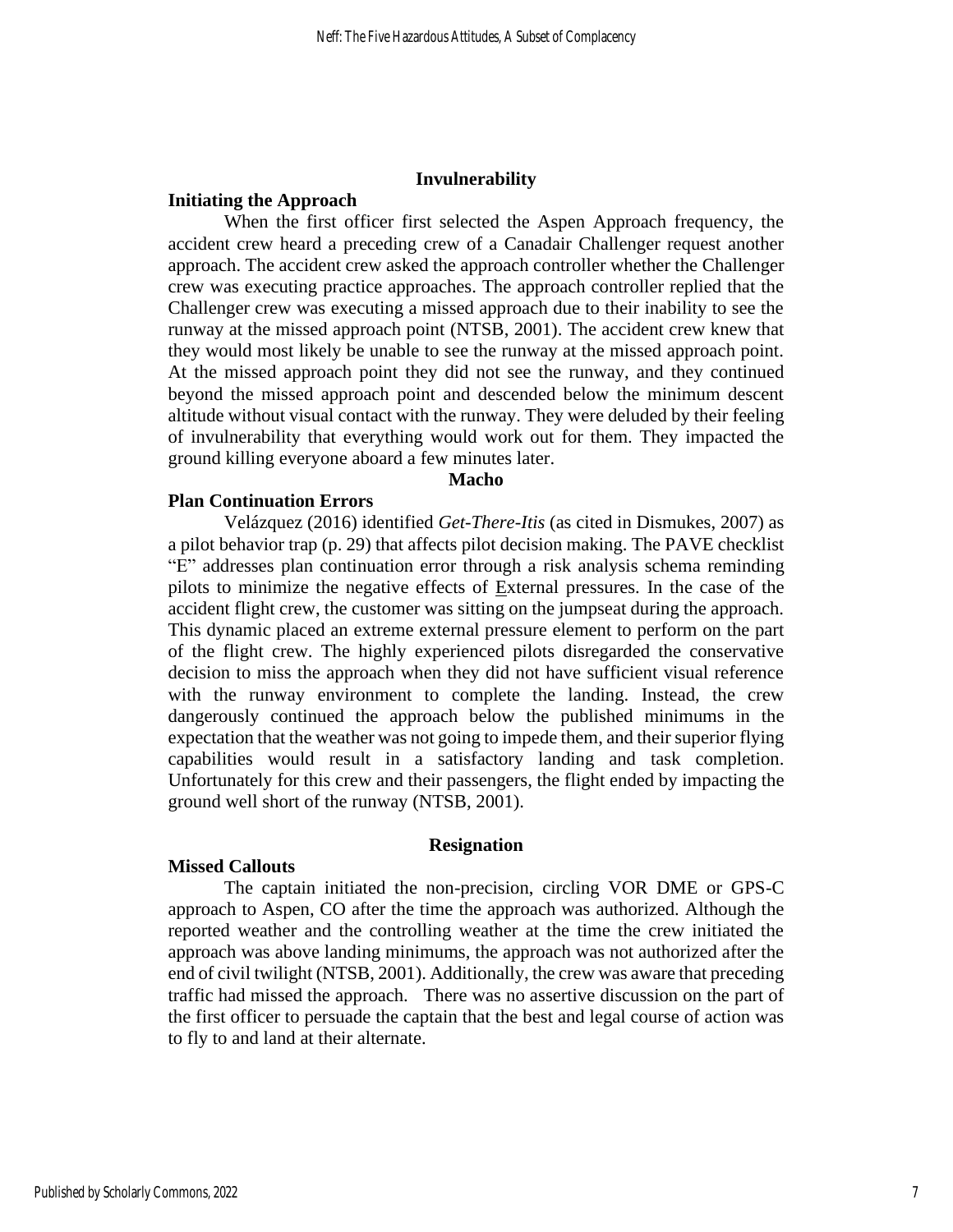By initiating the approach after the night restriction and for a landing in compliance with local noise regulations, the captain was not in compliance with Avjet's policy of compliance with all local regulations (NTSB, 2001). The first officer did not attempt to persuade the captain that initiating the approach violated federal, local, and company policy, and they should execute a missed approach and proceed to their alternate.

During the approach, the first officer was required by company operational policy to make several callouts as part of his pilot monitoring duties. The first officer failed to make any of these required callouts. Additionally, when the captain flew the aircraft into an unusual 40° bank less than 200 feet above the ground, just prior to ground impact (NTSB, 2001), the first officer did not advise the captain of the excessive bank angle nor did the first officer take control of the aircraft and attempt a go around to extricate them from the soon to be fatal circumstances. The first officer's resignation that the crew was going to execute an unauthorized approach into known weather that would prevent a visual night landing regardless of his input to the contrary was a classic manifestation of the resignation hazardous attitude.

## **Failure to Comply**

The flight crew failed to comply with 14 CFR part 91.103 that requires that prior to departure for any flight, the crew must be familiar with all available information covering all phases of flight. In the case of the accident crew, they did not discuss the ramifications of the approach into Aspen, CO. The crew was informed that circling minimums were not authorized at night (NTSB, 2001). Although the approach course was straight-in because it was aligned within 30° of the runway, the approach was classified as a circling approach because it required an excessive rate of descent on the final segment of the approach.

If the approach to runway 15 in Aspen was a straight-in approach, it would be denoted as the VOR DME or GPS 15 approach. Therefore, the approach designation, VOR DME or GPS-C, should have keyed the crew that the approach was classified as a circling approach because the approach name ended in a letter versus a runway designation.

The crew was complacent in recognizing the implications of the preceding traffic missing the approach because they failed to acquire the runway visually at the missed approach point. The accident crew was complacent in that they did not apply critical thinking to consider the effects of the weather, the mountainous terrain, the visual illusions created by mountain night time, and the high descent rate required by the non-precision approach. The crew was resigned to the fact that they did not have control of the situation, and they did not act to terminate the approach. This was complacent in meeting their fiduciary responsibility to their customers, their company, and their fellow crew members. The result was a fatal accident that could have been prevented by a non-complacent crew.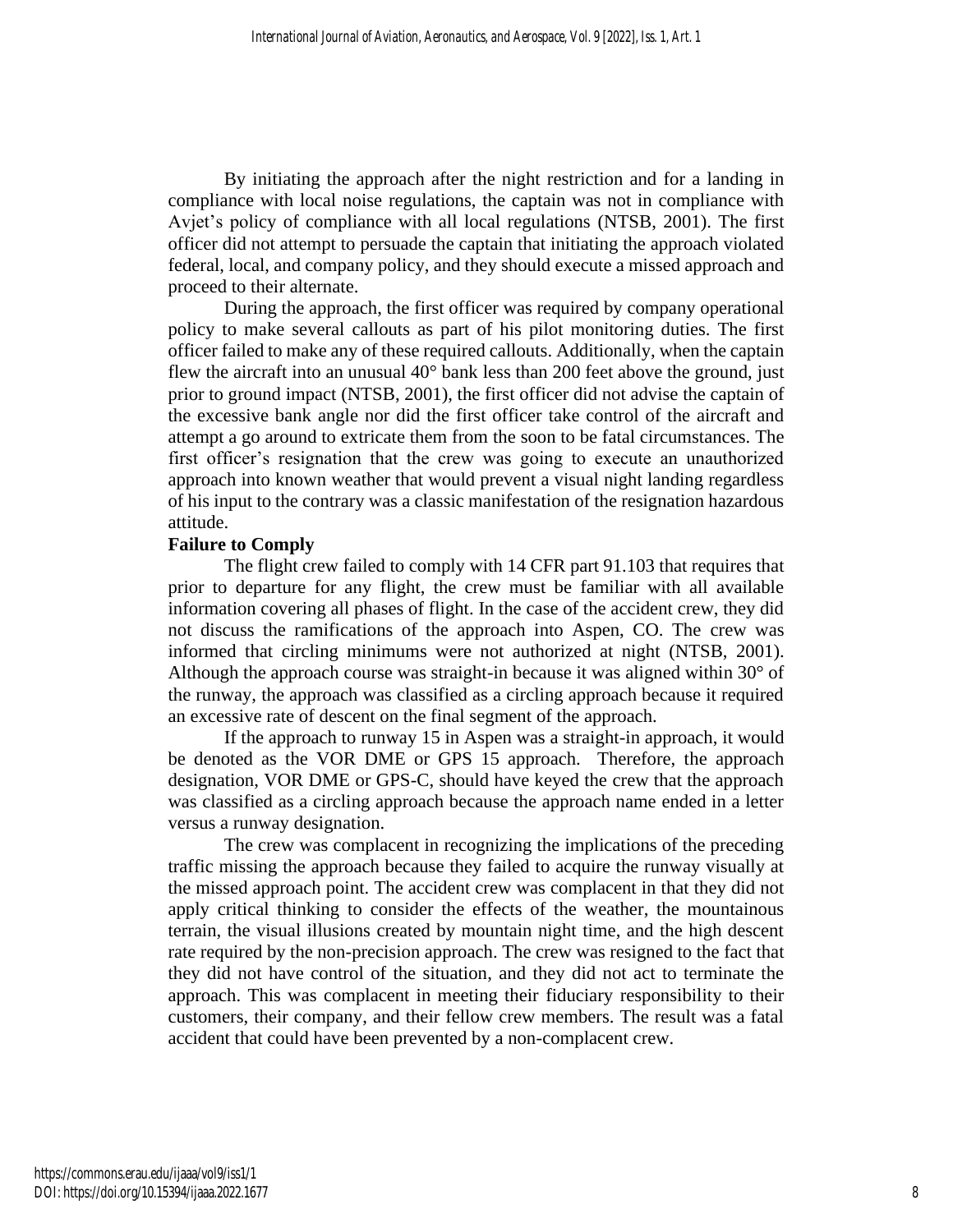## **Gulfstream G-IV Bedford, Massachusetts – AAR-1503 Accident Summary**

The NTSB accident report succinctly summarizes the accident in the following description.

On May 31, 2014, about 2140 eastern daylight time, a Gulfstream Aerospace Corporation G-IV, N121JM, registered to SK Travel, LLC, and operated by Arizin Ventures, LLC, crashed after it overran the end of runway 11 during a rejected takeoff at Laurence G. Hanscom Field, Bedford, Massachusetts. The airplane rolled through the paved overrun area and across a grassy area, collided with approach lights and a localizer antenna, passed through the airport's perimeter fence, and came to a stop in a ravine. (NTSB, 2015, p. vii)

## **Anti-Authority**

#### **Lack of Checklist Discipline**

The NTSB review of the aircraft quick access recorder (QAR) exposed the fact that the crew failed to check the flight controls as required by the After Starting Engines checklist on this flight and on 98% of the previous 175 flights (NTSB, 2015). The NTSB also found that the flight crew had been flying together over the previous seven years, and the crew routinely did not use checklists nor did the crew use the industry best practice of performing checklists using a challenge-response format (NTSB, 2015).

An NTSB review of the G-IV aircraft flight manual (AFM) identified five checklists that should have been accomplished by the flight crew during the period from engine start to takeoff (NTSB, 2015). There is no evidence that any of these checklists were accomplished. Additionally, two of the checklists contained items that would have alerted the flight crew that the flight controls were locked. The NTSB (as cited in Dismukes, et al. 2006) noted that 20% of flight crew accidents are the result of highly trained crews committing an error of omission. The completion of checklists in aviation provides a defense against errors of omission in routine and abnormal circumstances. They are foundational to the development and application of standard operating procedures (FAA, 2004).

The second in command (SIC) on this flight was the Chief Pilot and the Director of Maintenance. These positions are required for 14 CFR part 135 air carrier certification and operations by 14 CFR part 119.69 (FAA, 2021). It is particularly egregious that this flight crew did not follow the best operating practices and standard operating procedures developed by the SIC himself through his position of executive leadership in the company. Seven people might still be alive today if the crew had followed the protocal developed for safe operations.

**Impulsivity**

### **Missed Chances**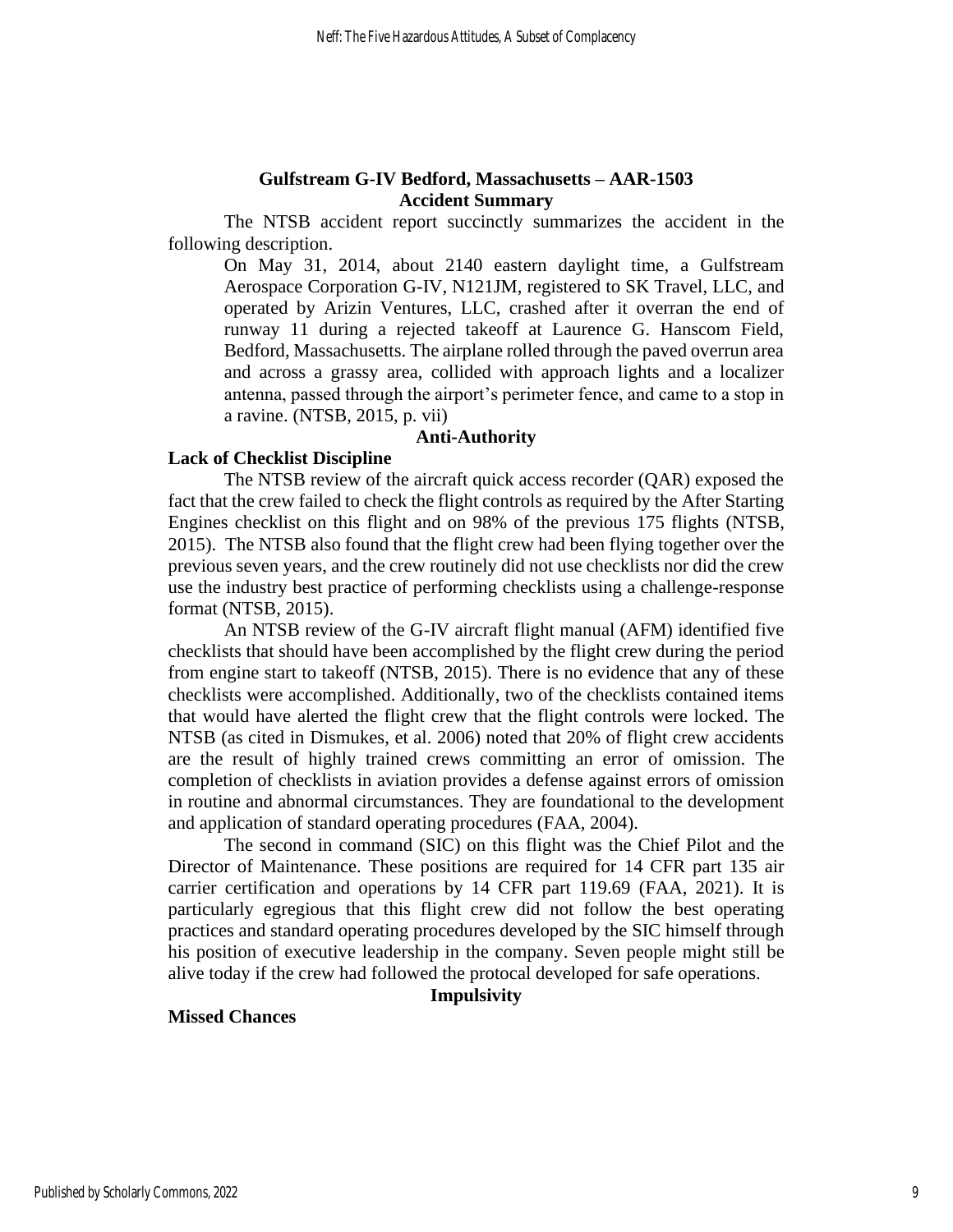The flight crew decided to disregard the advisory message *Rudder Limit* and to initiate the takeoff without determining the cause of the advisory light. The usual reasoned response to any abnormal or unusual cockpit indication should be to determine a reason for the indication. The accident crew chose to minimize the advisory with a conversation that did not include any investigation regarding cause (NTSB, 2015). After the crew initiated the takeoff roll, the loading of the elevator and the subsequent movement of the elevator toward the neutral position did not occur and went unrecognized by the flightcrew. This movement of the elevator from 13° trailing edge down to 0° trailing edge down at 60 KIAS indicates that the elevator has moved to the neutral position due to airflow over the control surface and is functioning in a normal manner (NTSB, 2015). If the flight crew had recognized this movement and rejected the takeoff in the low speed takeoff regime below 80 KIAS, the accident could have been prevented.

The flight crew also missed a second chance to abort the takeoff when the SIC called  $V_1$  6.2 seconds after the 80 Kt callout. The speed,  $V_1$ , is considered the takeoff decision speed and represents the last speed at which the aircraft can be aborted safely in the remaining runway. During the takeoff roll, the crew was preoccupied with the thrust lever annomoly and with the locked flight controls. Additionally, the PIC attempted to use an unapproved procedure to free the flight controls in this high speed regime between 80 KIAS and  $V_1$ . Other than the standard callouts, the SIC appeared to offer no input regarding the PIC's actions during this phase of flight (NTSB, 2015).

#### **Invulnerability**

## **Lack of Situational Awareness**

According to the NTSB accident report, AAR1503, when the aircraft taxied onto the runway, the rudder limit light illuminated with the associated RUDDER LIMIT advisory message appearing on the engine instrument and crew advisory system display (EICAS). The crew discussed the light, but did not resolve the problem. This light was the first indication that there was an issue with the flight control system. Other than discussing and resolving the issue, the crew ignored the advisory light and continued the takeoff.

The crew neglected other clues during the takeoff roll that if they were noted, analyzed, and acted upon would have prevented the accident. The crew did not note that the elevator did not move to the neutral  $0^{\circ}$  position at approximately 60 KIAS from 13° down at the beginning of the takeoff (NTSB, 2015). This lack of movement should have been a clear indication that the flight controls were locked.

The SIC continued to make the 80 KIAS,  $V_1$ , and  $V_R$  calls while the PIC was struggling with the flight control issue. It appears that the SIC manifested his invulnerability as overconfidence in the successful resolution of the issue in time to preclude any mishap.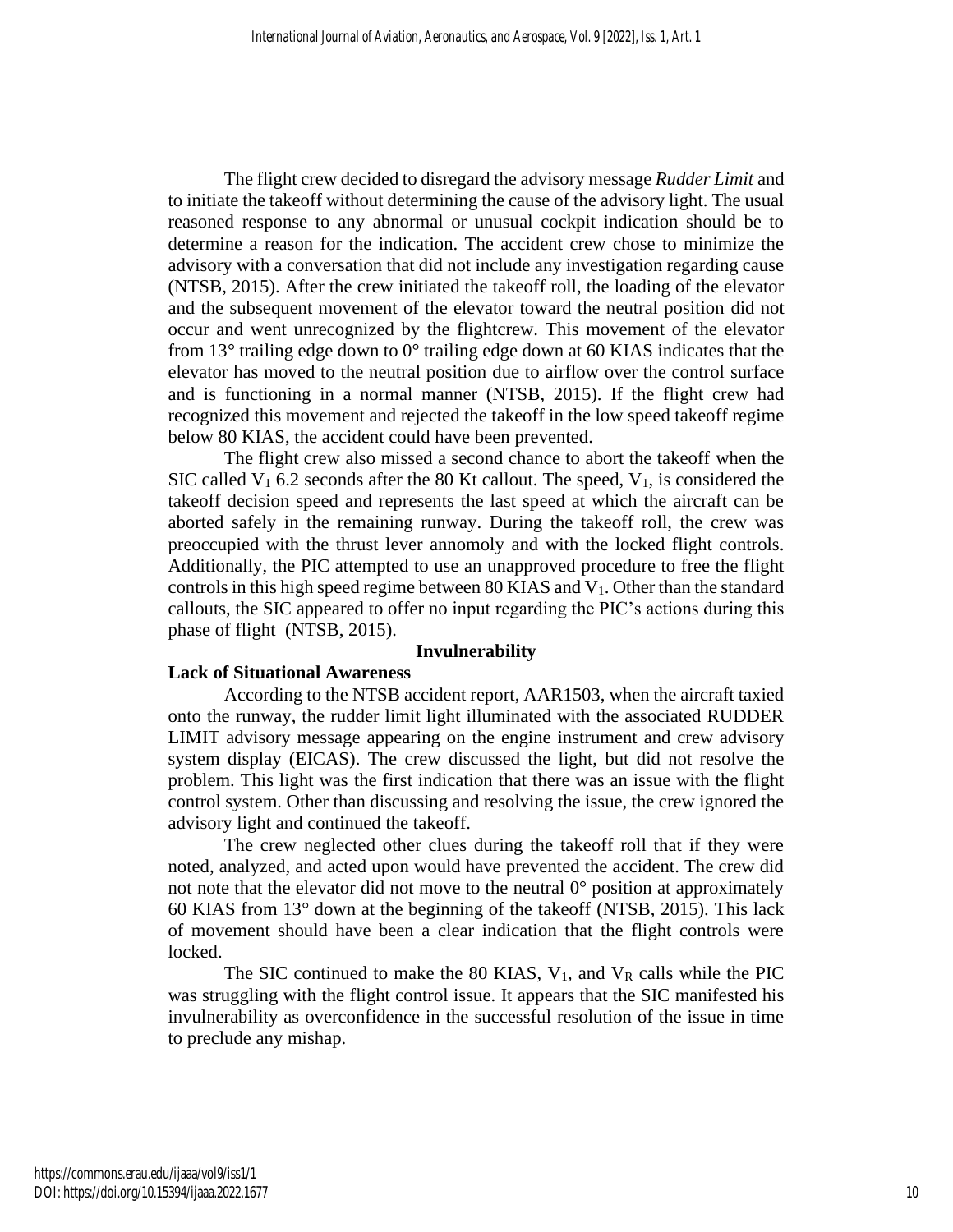#### **Macho**

#### **Wanton Disregard**

This flight crew had been flying together for seven years (NTSB, 2015). The NTSB found that "the pilots had neglected to perform complete flight control checks before 98% or their previous 175 takeoffs" (NTSB, 2015, p. vii). This data reveals a consistent disregard for industry best and standard practice.

This crew was routinely noncompliant with the SOP that required the performance of the five checklists in the start to takeoff phases of flight. Disengaging the flight control lock is an item on the Starting Engines checklist (NTSB, 2015). Checking the flight controls for free and unrestricted movement is an item on the After Starting Engines checklist (NTSB, 2015). The Lineup checklist in use by the flight crew included a note to remind the pilots to confirm the movement of the elevator to the 0° neutral position at 60 KIAS.

It is worthy to note that the company chief pilot was the SIC on this flight. The company did not have a flight data monitoring (FDM) program in place nor did it have a surveillance program where qualified outside observers monitored flight crew for compliance to SOP and standard industry best practices (NTSB, 2015).

The accident flight crew that included the chief pilot as the SIC had completed 172 takeoffs and developed a normalization of devience of not checking the flight controls prior to flight. The purposeful failure to complete the five checklists in the engine start to takeoff phase of flight represents procedural drift (Decker, 2006). The procedural mismatch manifests itsel in a macho approach of attempting to prove oneself better than the average pilot who relies on the checklist as a last chance safety measure. In the case of the GIV accident at Bedford,MA, the macho attitude contributed to the death of seven people.

#### **Resignation**

#### **Reliance on Automation and Silence**

The most disturbing indication of resignation on the part of the PIC was manifested through his use of autothrust. The PIC manually advanced the thrust levers for takeoff. The PIC was not manually able to attain takeoff thrust due to the gust lock/throttle interlock (NTSB, 2015). Instead of initiating a rejected takeoff at a very slow speed, the PIC engaged the autothrust; confident the computer would complete the task. The effective pressure ration (EPR) required for takeoff was not attained by the autothrust for the same reason. This action demonstrates a clear indication of resignation on the part of the human pilot by relying on the automation to accomplish the task. Additionally, the action of the PIC indicates complacency manifested by the lack of systems knowledge on the mechanics of the gust lock system.

The actions of the SIC during the takeoff roll indicate an attitude of resignation as well. The SIC provided no input into identifying the potential issue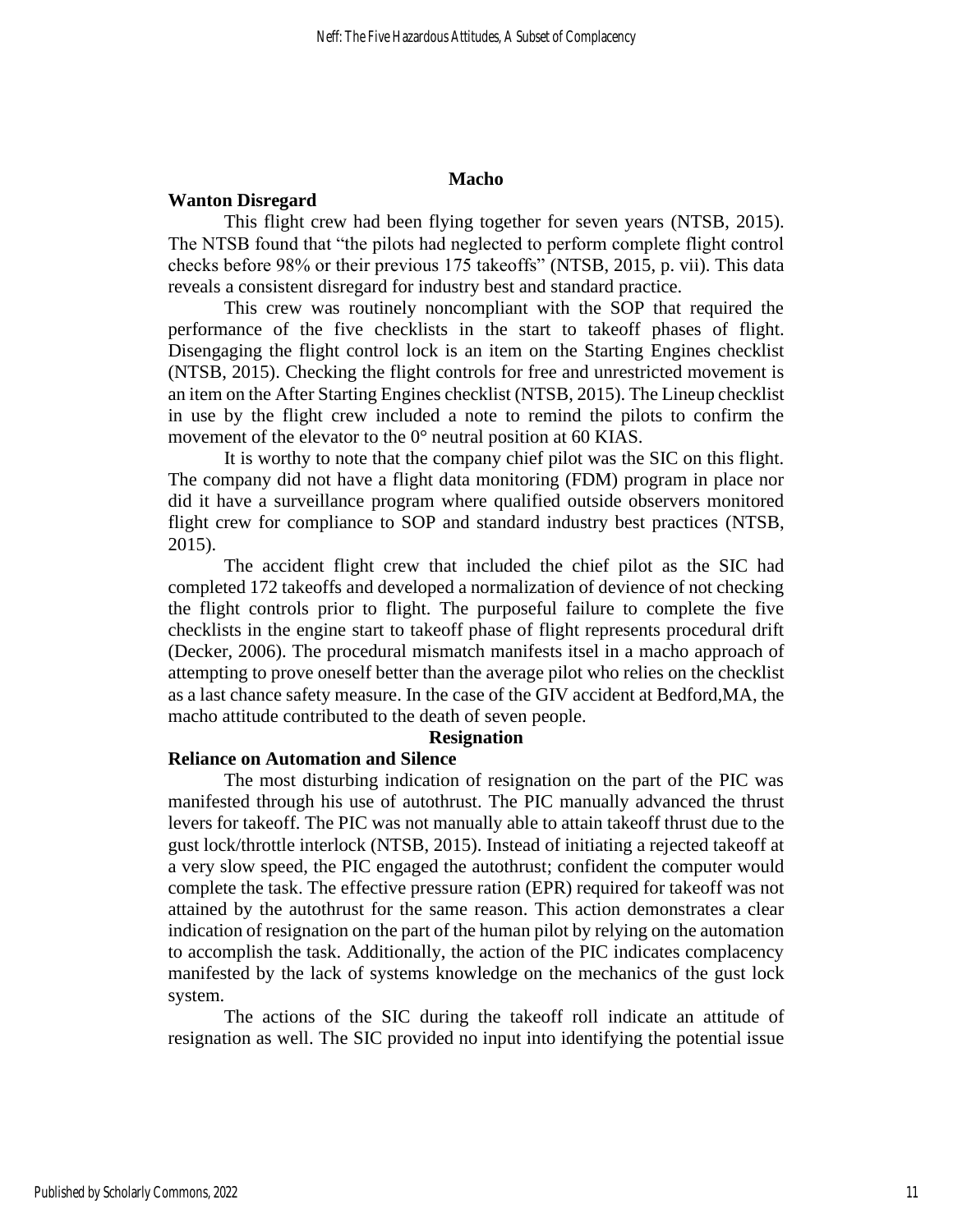with now two obvious hints that the flight controlls were locked. The SIC continued to make the standard callouts of 80 KIAS,  $V_1$  and  $V_R$  (NTSB, 2015). If the SIC was an active participating crew member, the SIC should have expressed concern about the flight control issues presented by the aircraft. Instead, the SIC was resighned to be along for the ride without active participation in crew problem solving. If a rejected takeoff was initiated at any point from the RUDDER LIMIT advisory to 11 seconds after the recognition that the flight controls were locked as the PIC attempted to rotate the aircraft, the aircraft could have been safely stopped on the runway (NTSB, 2015). The SIC provided no input or assistance and appeared resigned to the outcome; a fatal crash taking seven lives.

## **Conclusions**

According to Kern (n.d.), "Our industry (operations and ATC) is becoming infected with complacency, casual noncompliance, and sloppiness" (slide 8). Complacency is an appropriate overarching human factors attitude that embodies as a subset the five hazardous attitudes. Beatty (2016) correctly maintained that a complacent attitude is a potentially foundational cause of aircraft accidents. He further implied that any organization must apply the principles of continuous learning and improvement in order to combat complacency bread by past successes. SKYbrary (2018) defined complacency as a sense of approval of the situation that implies a lack of awareness of potential hazards due to lack of experience or due to inadequate situational awareness.

Both of these accidents represent complacency and the sub-set of the five hazardous attitudes. In the case of the Aspen, CO accident, the crew was complacent in-flight planning that eventually led to the execution of an unauthorized approach. The crew violated numerous regulations and company policies through their actions. At some point during the flight and on the approach, the crew demonstrated each of the five hazardous attitudes toward an action they were performing. Their unprofessional actions did not meet the fiduciary standards implicit in the crew-passenger relationship. The result was an unacceptable 17 fatalities.

Sumwalt (NTSB, 2015) sought to explain why the crew of the Bedford, MA runway overrun accident acted the way they did. He noted that both crew members completed recurrent training at a highly respected training provider within the previous 12 months. Both crew members completed training satisfactorily implying that they knew how to operate the aircraft in accordance with the published regulations requiring checklist compliance and compliance with the aircraft flight manual.

The crew had been flying together for seven years. Sumwalt postulated that overconfidence based on routinely operating together did not require them to follow the required operating protocols. Complacency based on their overconfidence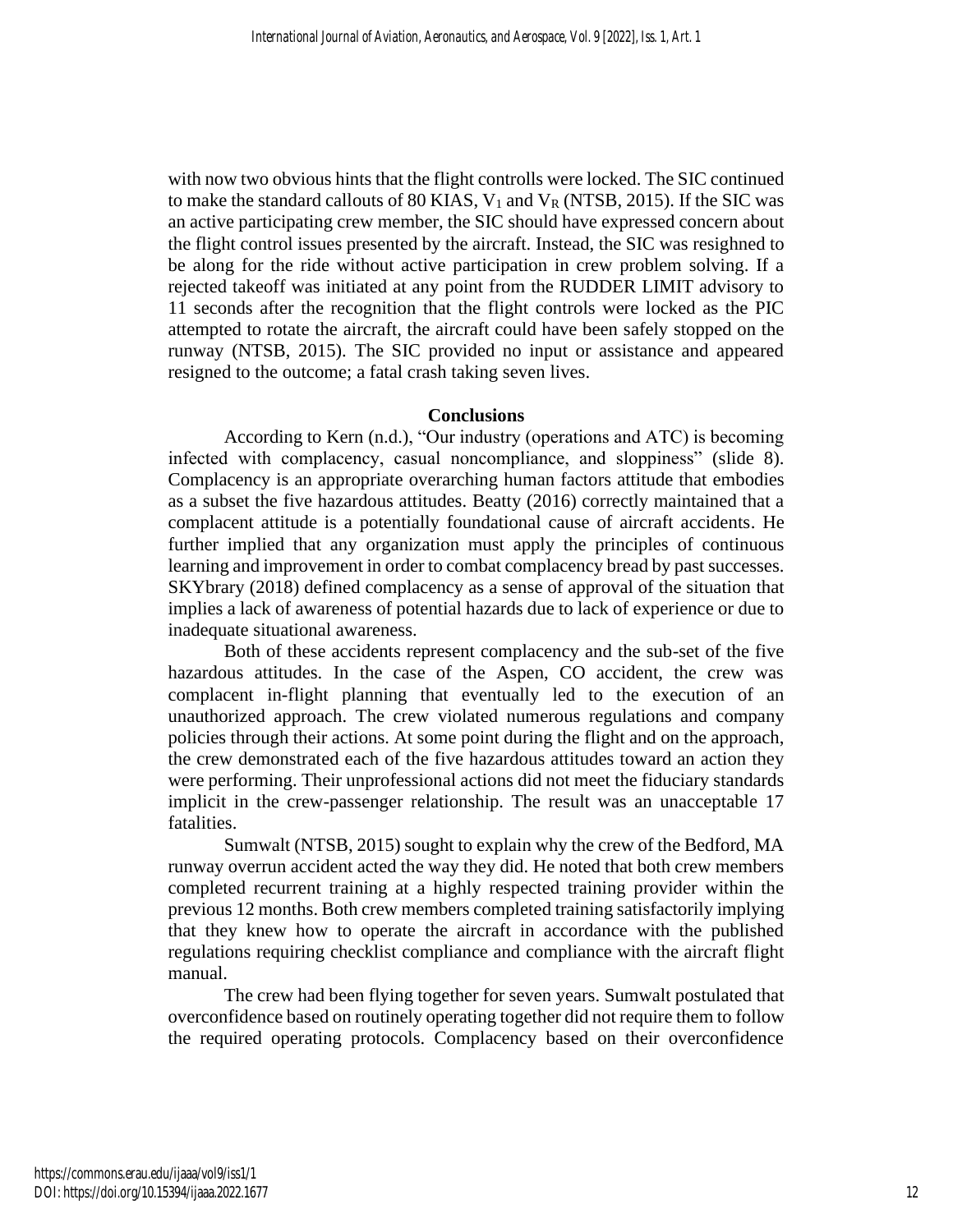precipitated the five hazardous attitudes prevalent in the accident. The flight crew did not hold themselves to the standards expected of them by their passengers. Their unprofessional action characterized by complacency and the subset of the five hazardous attitudes resulted in the unacceptable outcome of seven fatalities.

## **Recommendations**

Further research into the subject of complacency is warrented. Complacency is listed on the 12 human factors most often cited as contributions to an aircraft accident. It is the overarching issue of which the five hazardous attitudes are a subset.

Aviation operators should implement a set of protocols that require periodic outside review of the established operational policies and standard operating procedures. Some of these programs are in existance in the form of contract training organizations. The protocols should be expanded to include follow up line checking in between visits to the recurrent training facility.

A professional working attitude should be instilled in employees so that they meet the high standards expected by passengers. This attitude should be internally generated during training and stimulated by a desire to be knowledgeable about the aircraft, the regulations, and the standard operating procedures. Additionally,it is imperative that flight crew members hold themselves to the highest physical and mental standards. Aviation professionals have a fiduciary resposibility to set high expectations and meet them for themselves and their passengers. The requirement for safe operations and the complexity of the industry demand it.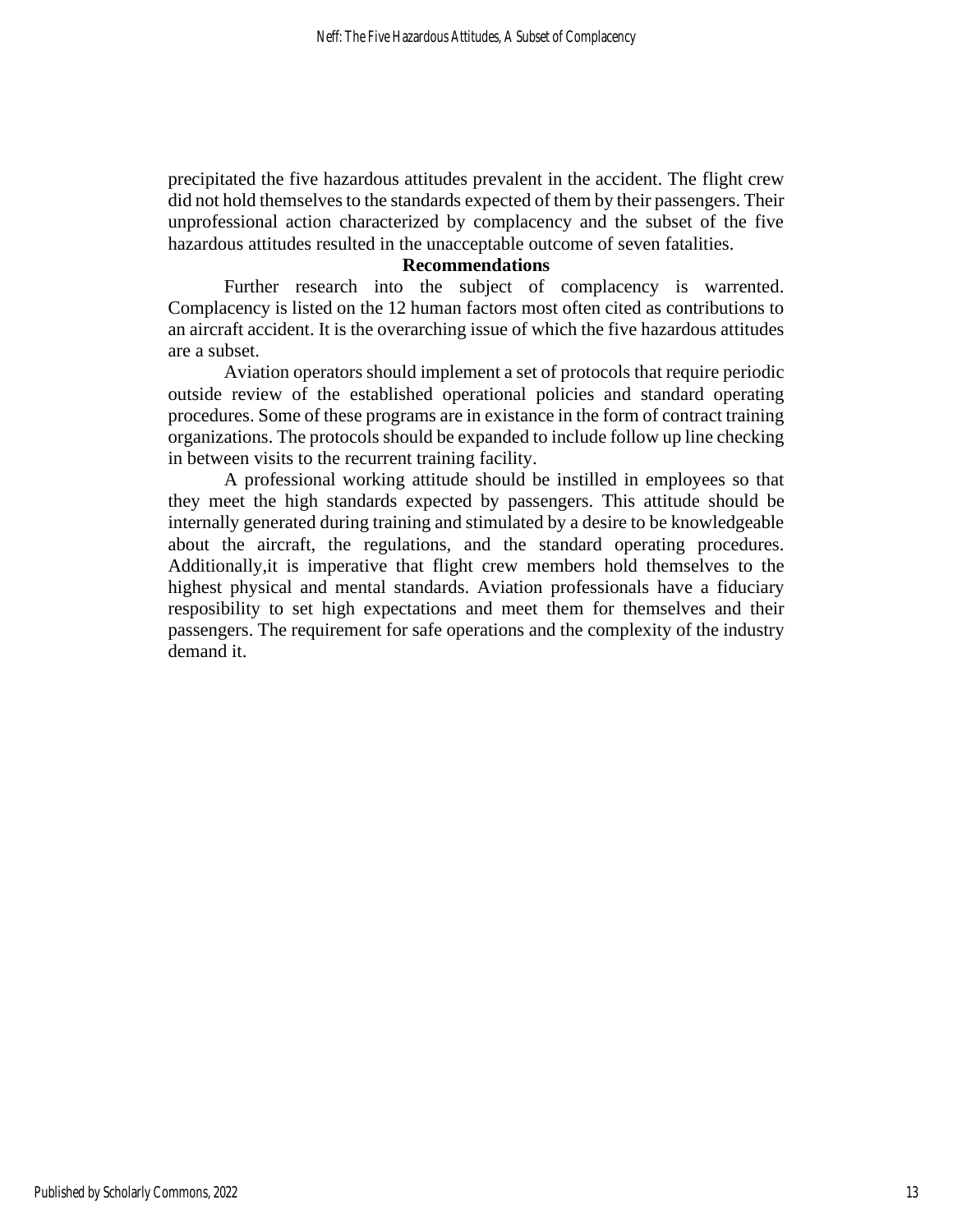### **References**

Beatty, J. (2016, October 11). Fighting complacency. *Flight Safety Foundation*.

Decker, S. (2006). *The field guide to understanding human error.* Ashgate.

- Dismukes, R. (October 16-20, 2006). Concurrent task management and prospective memory: Pilot error as a model for the vulnerability of experts. *Proceedings of the Human Factors and Ergonomics Society 50th Annual Meeting.* San Francisco, CA
- Dismukes, R., Berman, B., & Loukopoulos, L. (2007). *The limits of expertise: Rethinking pilot error and the causes of airline accidents.* Aldershot, UK: Ashgate.
- Dupont-Adam, R. (2021 Jun 24). *Let's talk human factors - Complacency.* http://aviationsafetyblog.asms-pro.com/blog/let-s-talk-human-factorscomplacency: SMS Pro Aviation Safety Software Blog 4 Airlines & Airports

FAA Safety Team. (n.d.). *Avoid the dirty dozen.* www.FAASafety.gov

- Federal Aviation Administration. (2004). *AC 120-51E, crew resource management training.* https://www.faa.gov/documentLibrary/ media/Advisory\_Circular/AC\_120-51E.pdf
- Federal Aviation Administration. (2017a). *Pilots handbook of aeronautical knowledge* (FAA-H-8083-25B)*.* http://www.faa.gov/regulations\_ policies/handbooks\_manuals/aviation/phak/
- Federal Aviation Administration. (2017b). *Instrument flying handbook* (FAA -H-8083-16B). https://www.faa.gov/regulations\_policies/handbooks\_ manuals/aviation/instrument\_procedures\_handbook/media/faa-h-8083- 16b.pdf
- Federal Aviation Administration. (2021a). *14 CFR part 91.103.* https://www.ecfr.gov

Federal Aviation Administration. (2021b). *14 CFR 91.175.* https://www.ecfr.gov

Federal Aviation Administration. (2021c). *14 CFR part 1.1.* https://www.ecfr.gov

- Federal Aviation Administration. (2021d). *14 CFR part 119.69*. https://www.ecfr.gov
- Hostage, M. (2016, July 26). Wind the clock. *Texas Top Aviation*. http://txtopaviation.com/wind-the-clock/

Kern, T. (n.d.). *Making professionalism personal, empowered accountability in aviation operations and air traffic control.* https://www.ntsb.gov/ news/events/Documents/aviation\_pro-Kern-NTSB-Professionalism-Forum.pdf: Convergent Performance

Mirriam-Webster. (n.d.). *Complacency. In Mirriam-Webster.com dictionary. .* Retrieved January 16, 2022, from https://www.mirriamwebster.com/dictionary/complancency